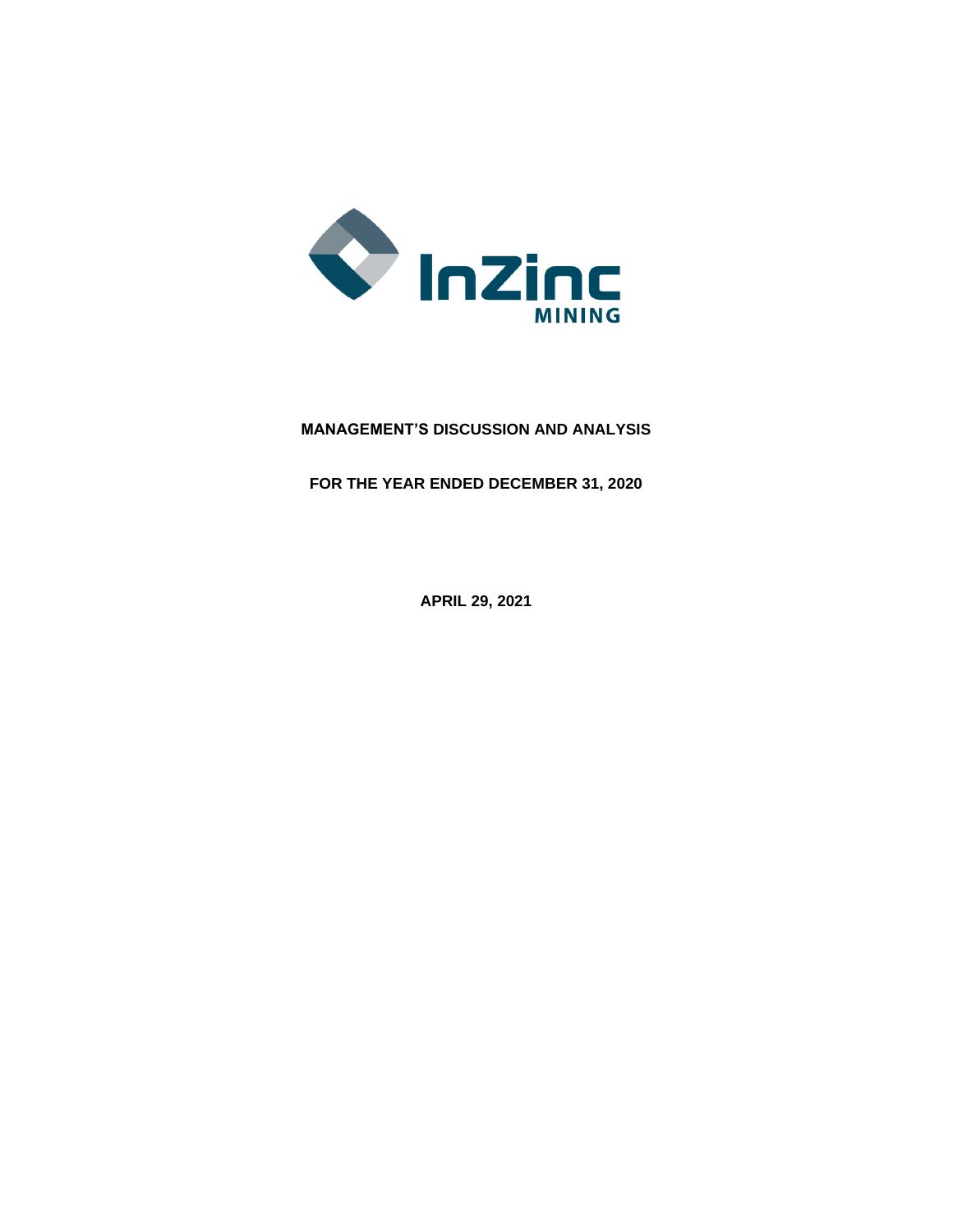### **Description of Management's Discussion and Analysis**

The purpose of this Management's Discussion and Analysis ("MD&A") is to explain management's point of view regarding the past performance and future outlook of InZinc Mining Ltd. (the "Company"). This report also provides information to improve the reader's understanding of the consolidated financial statements and related notes for the year ended December 31, 2020 and 2019 as well as important trends and risks affecting the Company's financial performance. Those financial statements are prepared in accordance with International Financial Reporting Standards ("IFRS") as issued by the International Accounting Standards Board. All amounts in the financial statements and in this discussion and analysis are expressed in Canadian dollars, unless otherwise indicated. The following discussion is dated and current as of April 29, 2021. This MD&A contains forward-looking information and statements which are based on the conclusions of management. The forward-looking information and statements are only made as of the date of this MD&A.

The Company's certifying officers, based on their knowledge, having exercised reasonable diligence, are also responsible to ensure that these filings do not contain any untrue statement of a material fact or omit to state a material fact required to be stated or that is necessary to make a statement not misleading in light of the circumstances under which it was made, with respect to the period covered by these filings, and these financial statements together with the other financial information included in these filings. The Board of Directors approves the financial statements and MD&A and ensures that management has discharged its financial responsibilities. The Board's review is accomplished principally through the Audit Committee, which meets periodically to review all financial reports, prior to filing.

Additional information on the Company is available on SEDAR and at the Company's website, www.inzincmining.com.

#### **Forward-Looking Statements**

Certain disclosures contained in this MD&A may constitute forward-looking information. This is information regarding possible events, conditions or results of operations of the Company that is based upon assumptions about future economic conditions and courses of action which is inherently uncertain. All information other than statements of historical fact may be forward-looking information.

Forward-looking information is subject to a variety of risks and uncertainties which could cause actual events or results to differ from those reflected in the forward-looking statements, including, without limitation, risks and uncertainties relating to the interpretation of drill results and the estimation of mineral resources, the geology, grade and continuity of mineral deposits; the outbreak of an epidemic or a pandemic, including the recent outbreak of the novel coronavirus (COVID-19), or other health crisis and the related global health emergency affecting workforce health and wellbeing; and the possibility that future exploration and development results will not be consistent with the Company's expectations. Some other risks and factors which could cause results to differ materially from those expressed in the forward-looking information contained in this MD&A are described under the heading "Risks and Uncertainties".

Readers are cautioned that any such listings of risks are not, and in fact cannot be, complete. Although the Company has attempted to identify important factors that could cause actual events and results to differ materially from those described in the forward-looking information, there may be other factors that cause events or results to differ from those intended, anticipated or estimated. The Company believes the expectations reflected in the forward-looking information are reasonable but no assurance can be given that these expectations will prove to be correct and readers are cautioned not to place undue reliance on forward-looking information contained in this MD&A.

The forward-looking information contained in this MD&A is provided as of the date hereof and the Company undertakes no obligation to update publicly or revise any forward-looking information, whether as a result of new information, future events or otherwise, except as otherwise required by law. All of the forward-looking information contained in this MD&A is expressly qualified by this cautionary statement.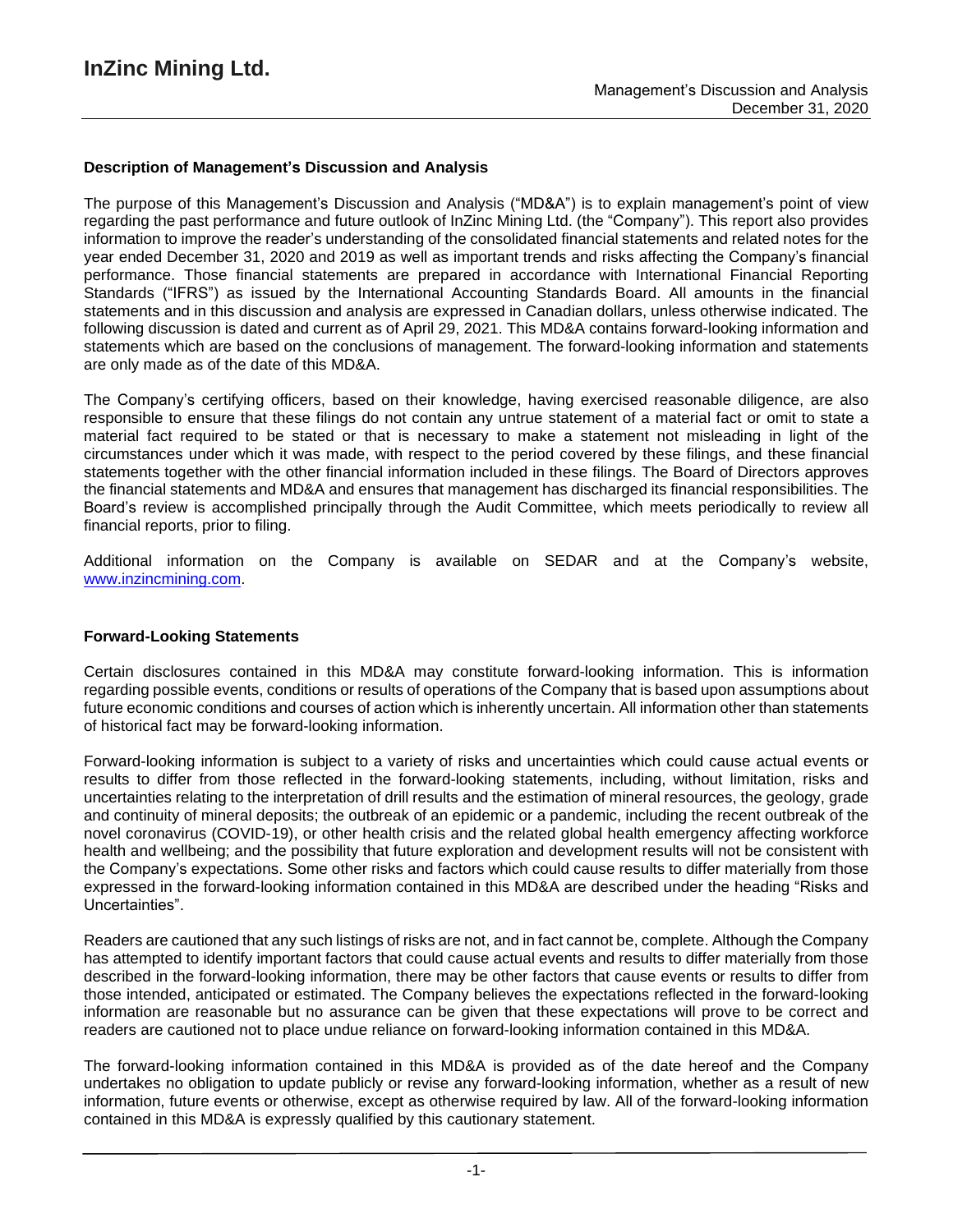### **Description of Business**

The Company is incorporated under the Canada Business Corporations Act and is listed on the TSX Venture Exchange ("TSX-V") under the trading symbol IZN. It was renamed from Lithic Resources Ltd. on February 18, 2014. The principal business of the Company is the acquisition, exploration and development of mineral properties ("exploration and evaluation assets"), either solely or through joint ventures and options.

To date the Company has not generated any revenues.

### **Discussion of Operations**

The Company currently holds two active mineral properties at varying stages of exploration and advancement. The Company's West Desert Zinc Property (100% interest) ("West Desert"), formerly known as the Crypto Zinc Property, is located in western Utah and the early stage Indy Zinc Property (100% option) ("Indy") is located in central British Columbia. Both properties are well located for potential development with proximal access to power, roads and rail infrastructure. In addition to exploring its existing properties, the Company is engaged in a continuing review of other properties and projects for possible acquisition.

In 2014, the Company announced the results of a positive Preliminary Economic Assessment ("PEA") on the Company's West Desert ("WD") deposit located approximately 160 km south west of Salt Lake City, Utah. The PEA, based on conventional bulk underground mining and processing, estimated an after-tax NPV (8%) of US\$258 million and IRR of 23% over a 15-year mine life assuming base case long term metal prices (*US\$; zinc = \$1 /lb, copper =* \$3/lb, iron = \$105/t, indium = \$600/kg, silver = \$21/oz, gold = \$1,300/oz). The 2014 PEA outlined an indicated resource of 13.0 million tonnes grading 2.16% zinc, 0.23% copper, 33 g/t indium and 48% magnetite, plus an inferred resource of 46.0 million tonnes grading 1.76% zinc, 0.22% copper, 24 g/t indium and 48% magnetite. The 2014 PEA highlighted continued exploration as an integral part of further work leading to a Prefeasibility Study at West Desert.

For additional information on the West Desert PEA please refer to the Company's press release dated April 1, 2014 and the Company's report entitled "Technical Report on the West Desert Zinc-Copper-Indium-Magnetite Project, Preliminary Economic Assessment, Juab County, Utah" at [www.inzincmining.com](http://www.inzincmining.com/) or [www.sedar.com.](http://www.sedar.com/)

Indy is located approximately 100 km southeast of the city of Prince George, the major hub for transportation and heavy industry in central BC. The property consists of approximately 11,000 hectares covering a 25 km strike of Cambrian to Mississippian aged sedimentary rock formations prospective for sedimentary hosted zinc deposits.

West Desert and Indy are at the exploration stage and have not generated any revenues. At December 31, 2020, the Company had not yet achieved profitable operations and has a deficit of \$17,171,397 (2019 - \$17,226,211).

Since the Company's properties are at the exploration stage, it does not have operations or operating results in the conventional use of the terms. The Company's financial success will ultimately be dependent upon finding economically recoverable mineral reserves, confirmation of its interest in those reserves and its ability to obtain the necessary financing to profitably produce those reserves. Further information on the Company's properties can be found on the Company's website at [www.inzincmining.com.](http://www.inzincmining.com/)

Wayne Hubert, the Company's CEO, has announced he will be stepping down. To ensure a seamless transition, Wayne will continue as CEO and will remain an active board member.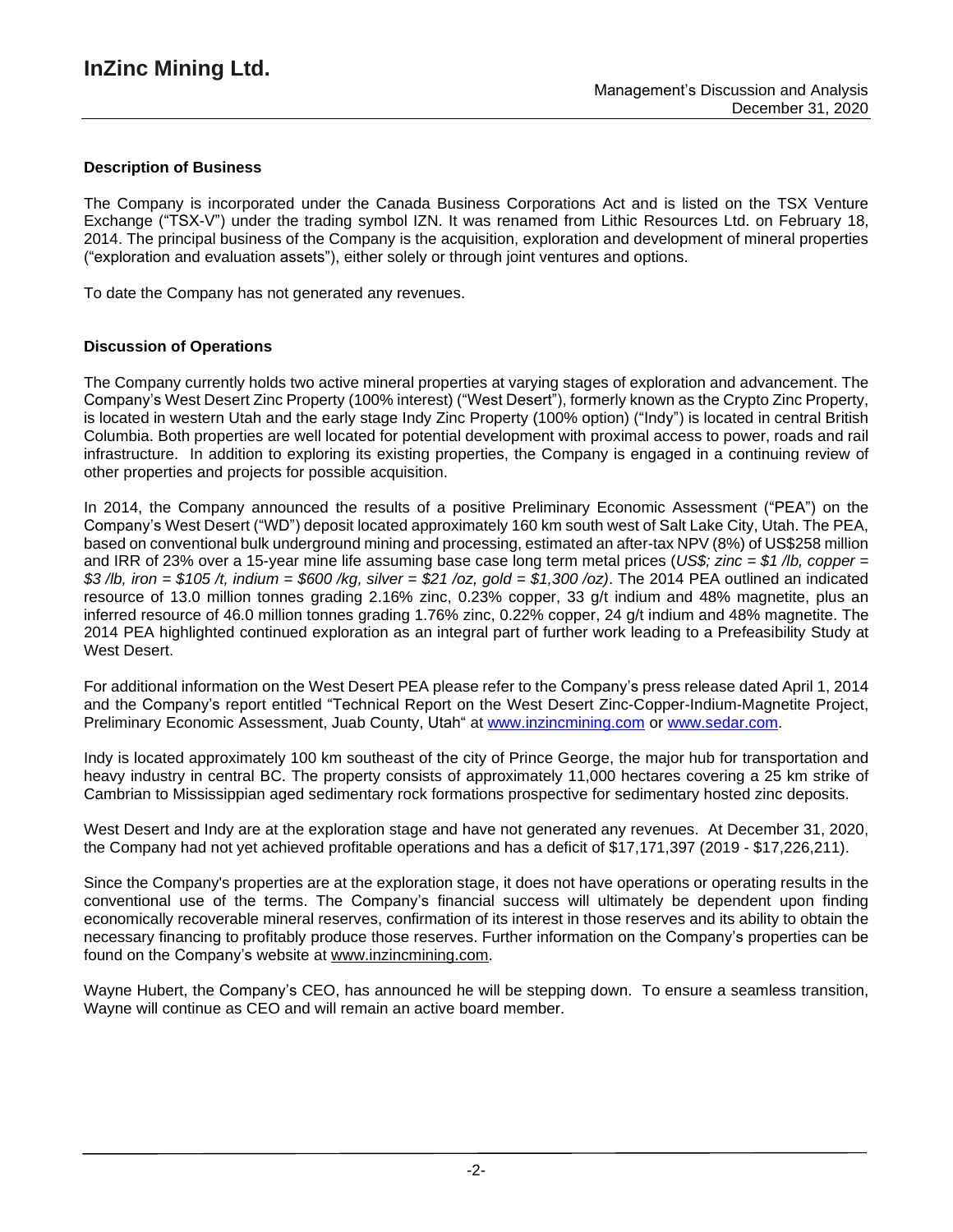### **Mineral Properties**

#### West Desert

West Desert (100%), located in northwestern Utah, is an advanced stage zinc-copper-indium-iron deposit which is open for expansion. A Preliminary Economic Assessment (PEA) completed in 2014 returned positive results and concluded that resource additions, particularly in shallower areas, could further improve the economics of the project. In 2018, drilling discovered new mineralization to the immediate west of the WD deposit including intersections of 15.4 m grading 6.3% Zn, 0.1% Cu, 67 g/t In and 6.8 m grading 16.5% Zn, 0.3% Cu, 60 g/t In, 14 g/t Ag. Additional drilling is required to delineate this important new mineralization.

In May of 2005, the Company signed an agreement to purchase a 100% interest in the Property from EuroZinc Mining Corporation ("EuroZinc") in exchange for 1,500,000 shares and \$25,000 in cash. Certain claims comprising the Property are subject to a 1.5% net smelter returns royalty ("NSR") and a future cash payment (\$1,000,000 upon completion of financing necessary for production) currently held by Osisko Gold Royalties Ltd. (formerly Vaaldiam Mining Ltd). Since the 2005 acquisition from EuroZinc, the Company has acquired, either wholly or in part, several additional claims.

West Desert comprises 4,258 acres and is located about 160 km southwest of Salt Lake City. Early mining activity includes the historic Fish Springs Mining District from which recorded production of 2,700,000 oz of silver occurred from the late 19th century through the mid-1950's. These high-grade silver-lead replacement deposits produced about 20,300 tons grading 128 ounces silver per ton (4,389 gpt) and 44% lead. To the west of these workings, the larger WD deposit was discovered in the 1960's and was originally explored for its iron potential. Drilling campaigns in the 1980's, 1990's and by the Company in 2007 - 2008 subsequently outlined the large zinc resources currently hosted in the WD deposit. The property is crossed by a power-line, is easily accessible by road and has railheads within 90 km.

The WD deposit is a significant carbonate replacement deposit, similar in many respects to the deposits comprising the world class Bingham, Park City and Tintic mining districts located some 130 km to the east. Zinc mineralization at West Desert is concentrated in two contiguous zones, known as the Main and Deep (CRD) Zones hosted in a sequence of Cambrian to Ordovician carbonate rocks cut by a quartz monzonite intrusive of Late Eocene age. The Main zone is generally oxidized to a maximum depth of about 250 m. The general distribution of mineralization on the West Desert property shows zoning similar to that in typical porphyry/CRD systems, with an inner zone of molybdenum-rich mineralization grading outwards through copper and zinc, then lead, silver and manganese with increasing distance from the intrusive.

From 2006 to 2010, the Company completed geophysical surveys, metallurgical studies and over 10,000 m of diamond drilling. In September 2010, the Company completed a PEA of the West Desert project. In 2014, the Company completed a revised PEA of the West Desert project which supersedes all earlier reports.

#### *Highlights of 2014 PEA*

- After-tax NPV (8%) of US\$258 million, IRR of 23% and payback of 3.7 years assuming base case long term metal prices (US\$; zinc = \$1 /b, copper = \$3 /b, iron = \$105 /t, indium = \$600 /kg, silver = \$21 /oz, *gold = \$1,300 /oz)*
- conventional bulk underground mining of sulphide resources
- 2.37 million tonnes per year mined over a 14.8-year mine life
- conventional processing to produce three clean concentrates
- zinc recoveries of 92% into a concentrate grading 55% zinc and containing high levels of indium
- copper recoveries of 74% into a concentrate grading 29% copper with payable levels of silver and gold
- average annual production of 107.9 million lbs zinc, 9.9 million lbs copper and 1.0 million tonnes iron concentrate (magnetite)
- initial and life-of-mine capex of US\$247.4 million and US\$388.9 million, respectively
- good potential for resource expansion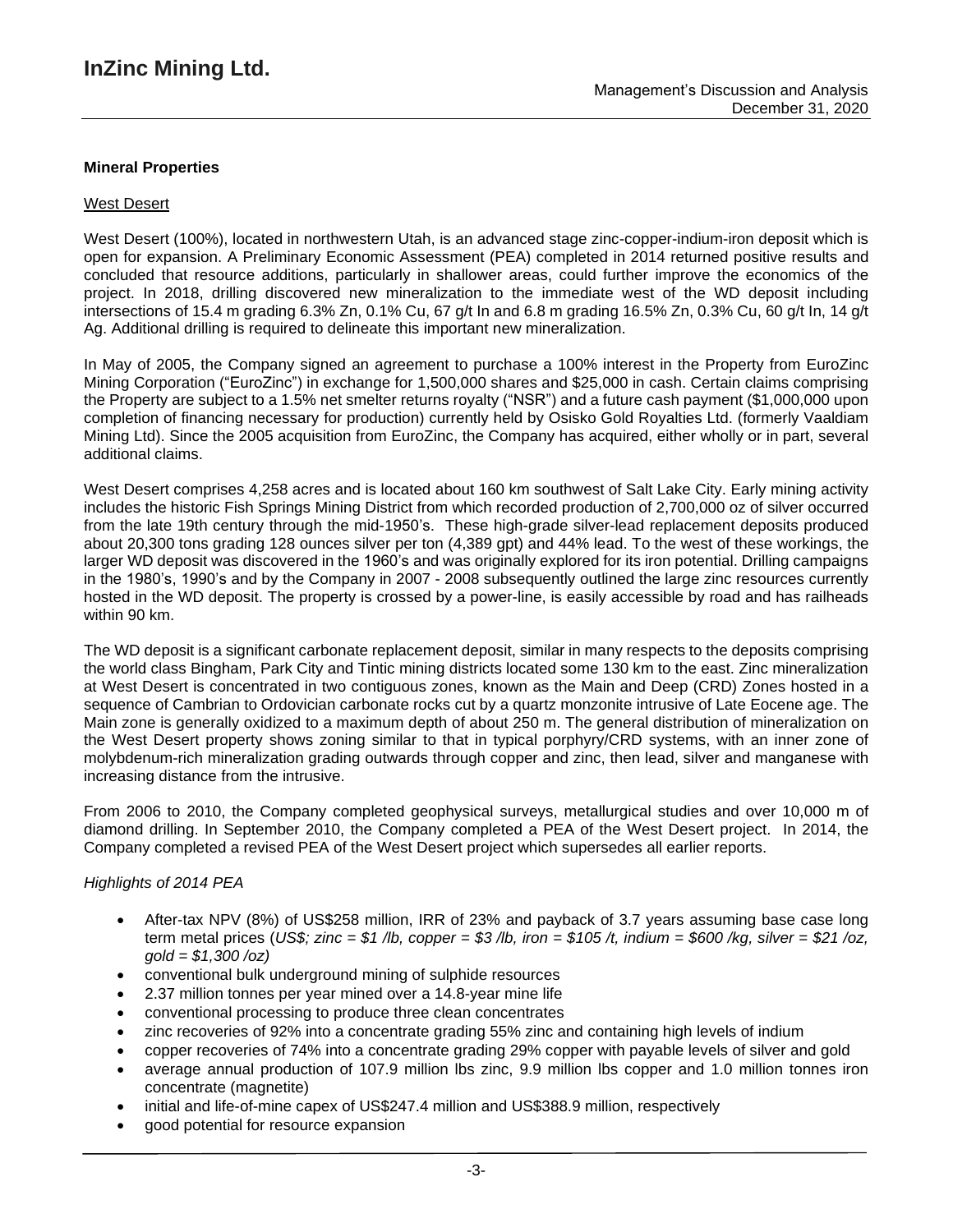### West Desert (cont'd…)

For additional information on the West Desert PEA please refer to the Company's press release dated April 1, 2014 and the Company's report entitled "Technical Report on the West Desert Zinc-Copper-Indium-Magnetite Project, Preliminary Economic Assessment, Juab County, Utah" at [www.inzincmining.com](http://www.inzincmining.com/) or [www.sedar.com.](http://www.sedar.com/)

Note: The PEA is considered preliminary in nature. It includes Inferred mineral resources that are considered too *speculative to have the economic considerations applied that would enable classification as mineral reserves. There* is no certainty that the conclusions within the PEA will be realized. Mineral resources that are not mineral reserves *do not have demonstrated economic viability.*

### *2018 Programs*

In April 2018, the Company commenced diamond drilling. Geophysical surveys, completed in January 2018, supported target selection and corresponding drill hole locations over the exploration area.

On June 6, 2018 and August 27, 2018, the Company reported results of the drill program. The Company completed five deep holes totaling 3,279 m which focused on exploration and expansion of the large zinc resources outlined in the West Desert PEA.

### *Highlights of the 2018 Drill Program*

- Drill hole WD18-01, drilled west of the existing deposit, intersected a thick interval of 15.4 m of 6.3% Zn, 0.1% Cu and 67 g/t In at 340 m below surface and approximately 60 m west of the known boundary of the existing sulphide resources.
- WD18-05, drilled below WD18-01, intersected shallow, high grade sulphide mineralization over 6.8 m averaging 16.5% Zn, 0.3% Cu, 60 g/t In and 14 g/t Ag at a downhole depth of 142 m. The hole was drilled to the west of existing sulphide resources.
- WD18-02, drilled to the east of the existing resources and 400 m to the east of WD18-01, intersected multiple, narrow high grade zones including 1.5 m of 11.6% Zn, 0.1% Cu, 4 g/t In and 53 g/t Ag and established the eastward expansion potential of the CRD (Deep) zone by 175 m to the east.
- WD18-03, drilled 1.27 km to the east of WD18-01, intersected high grade silver mineralization 320 m beneath the historic Utah silver mine with a narrow intercept of 0.3 m of 1,402 g/t Ag, 1.2 g/t Au and 44.5% Pb.
- WD18-04, drilled 120 m to the west of WD18-01, intersected 1.8 m of 8.6% Zn and 339  $\alpha/t$  In at 206.7 m downhole in a thick oxidized interval suggestive of deeper sulphide mineralization below.

The Company has received the necessary permits to complete an additional phase of drilling which is designed target the thicker higher grade western expansion potential discovered in the 2018 program.

#### *2021 Expenditure Requirements*

An estimated total of US\$33,000 is required in 2021 to keep the claims and leases comprising West Desert in good standing.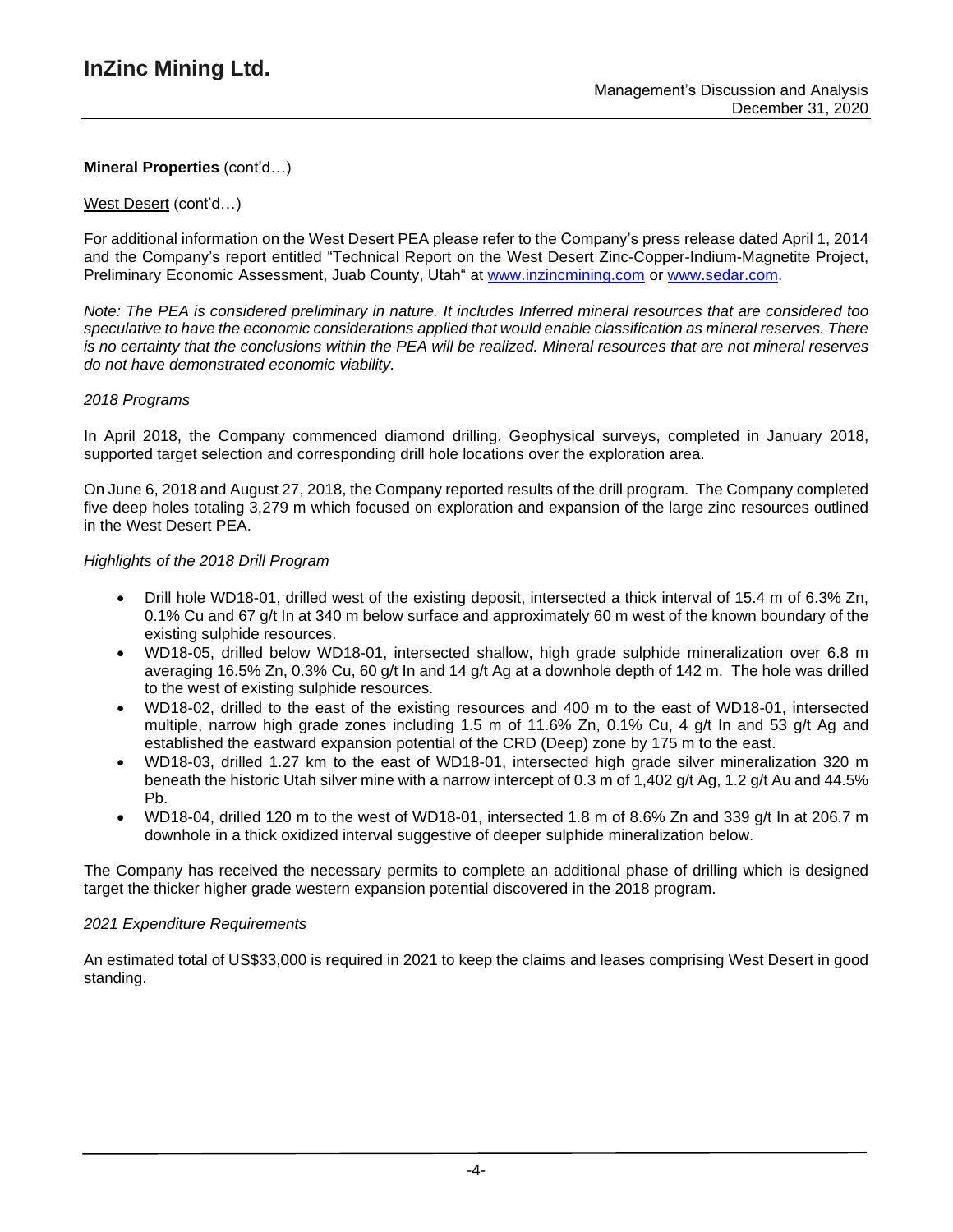### West Desert (cont'd…)

Subsequent to December 31, 2020, the Company entered into an option agreement (the "Option Agreement") with American West Metals Limited ("American West"), a private Australian company, pursuant to which the Company granted an option ("Option"), subject to an indium royalty in favour of the Company, to earn a 100% interest in West Desert. To earn its interest, America West is required to pay USD \$500,000 on the effective date (the "Effective Date"); pay \$1,000,000 within 30 days of American West listing its shares on the Australian Securities Exchange ("ASX") or 12 months after the Effective Date, whichever is earlier; pay USD \$1,500,000 upon the announcement by American West to the ASX of a completed Prefeasibility Study for West Desert or 24 months after the Effective Date, whichever is earlier; and issue \$2,500,000 by way of shares of American West ranking equally with the shares of American West issued under their initial public offering ("IPO") (the "Consideration Shares") of American West. If American West has not listed on the ASX within 12 months of the Effective Date, the Company may elect to receive \$1,250,000 in cash from American West in lieu of Consideration Shares. If American West has not completed the IPO on the ASX within 24 months of the Effective Date, the Company may elect to receive \$2,500,000 in cash in lieu of Consideration Shares.

Upon American West having paid the cash payments above and either having delivered the Consideration Shares or having paid the applicable cash payment in lieu of delivering Consideration Shares, American West may exercise the Option and acquire West Desert. The Company will receive 50% of the revenue from the sale of indium mined from West Desert determined on a NSR basis in accordance with generally accepted industry practice. American West will have the right to reduce the NSR to 25% by paying the Company USD \$5,000,000 in cash at any time prior to the first sale of indium from the project.

During the Option period, American West will be the operator of West Desert. If payments referred to above are not paid when due and American West does not rectify the failure within 45 days, the Company has the right to terminate the Option Agreement and American West shall surrender West Desert promptly to the Company.

Effective Date is defined as the date that is the second business day following the latest of the dates on which the Company receives all necessary regulatory and shareholder approval. The Option Agreement is subject to, among other things, regulatory and shareholder approval.

### Indy

The Indy Sedex exploration project, located in central British Columbia, covers a 25 km strike length (11,000 Ha) of Cambrian to Mississippian aged sedimentary rocks with district scale discovery potential for Sedimentary Exhalative (Sedex) type deposits. Sedex deposits are rare, formed in clusters and only in certain sequences of sedimentary rocks in specific geologic periods. They represent some of the largest known zinc deposits in the world. In western North America, the best located Sedex deposits have now been depleted.

In 2018, an initial drill program discovered Sedex-type mineralization at one of four large areas of strongly anomalous soil geochemistry on the project. In 2019, to further evaluate this expansive property and prioritize the numerous areas of interest, the Company completed extensive soil geochemical sampling and mapping programs. Over 5 km of un-tested multi-element soil geochemical anomalies and associated pathfinder elements typical of Sedex type deposits are now defined.

Indy is located approximately 100 km southeast of the city of Prince George, British Columbia. The property is 85 km south of the CNR transcontinental railway and 65 km south of the Yellowhead highway at elevations ranging from 950 m to 1300 m. The property is accessed by well-maintained Forest Service roads.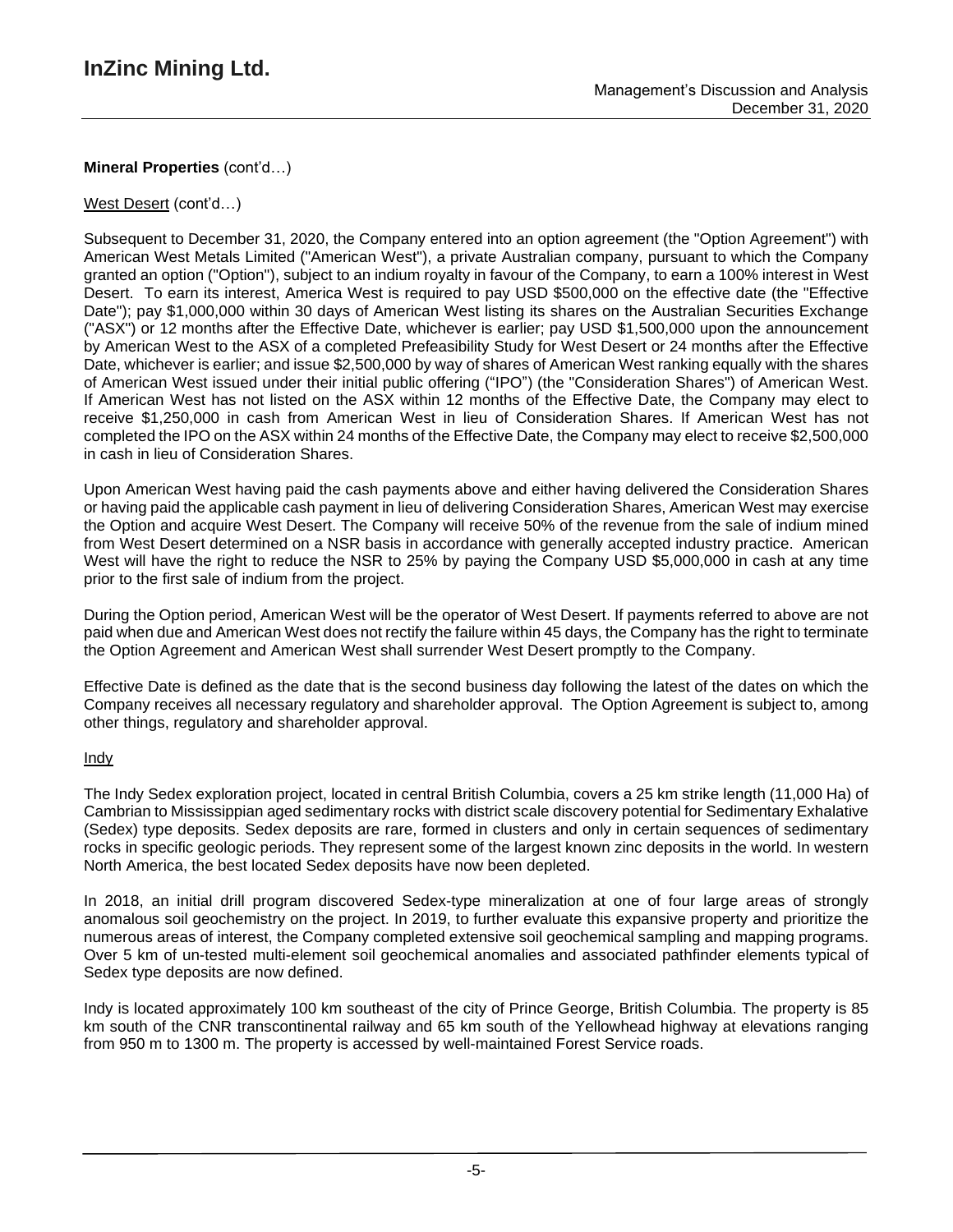### Indy (cont'd…)

On October 17, 2016, subsequently amended April 2, 2020, the Company entered into an option agreement to acquire a 100% interest in Indy from Pac Shield Resources Inc. ("PSR"), a private British Columbia company. Pursuant to the agreement with PSR, the Company has the option to earn a 100% interest over a five year period by making staged cash payments totaling \$315,000 (\$140,000 paid to date), issuing an aggregate of 2,400,000 shares (1,500,000 issued to date) and completing work commitments of \$2,600,000 (first, second, third, and fourth year work commitments totalling \$950,000 have been completed). In addition, a \$500,000 cash payment and the issuance of 500,000 shares of the Company will be made to PSR if the Company files a technical report establishing a 500,000,000 pound zinc resource on the property. A further \$500,000 cash payment will be made to PSR should the Company file a technical report establishing a 750,000,000 pound zinc resource on the property. The property is subject to a 1.0% NSR held by PSR (the "PSR NSR") and a 1.5% NSR held by Kerry Curtis, a director, Chairman of the Board and former interim Chief Executive Officer of the Company, and a director and the controlling shareholder of PSR. On exercise of the option and prior to completion of a feasibility study on the property, the Company has the right to purchase the PSR NSR for \$1,500,000.

### *Previous Activity*

Kennco staked the area in 1981 and between 1980 and 1982 located several zinc-lead-silver geochemical anomalies over a 6.5 km trend. Four short diamond drill holes on two selected geochemical targets were completed.

In 1988, Cominco optioned the property from Kennco and completed soil geochemistry programs outlining a fourth anomaly on the property. Five shallow, wide-spaced diamond drill holes drilled by Cominco in 1989 targeted a portion of a high contrast soil anomaly (Anomaly B). All five holes intersected mineralization at estimated vertical depths less than 100 m over a 450 m long trend. Drill intersections ranged from 1.5 m to 19.7 m, grading from 1.9% to 8.9% zinc, 1.0 g/t to 55.6 g/t silver and 0.04% to 2.4% lead. True widths of these intersections are not known and in some cases core recoveries were less than 50%.

Cominco returned the property to Kennco post 1991, after which only minor activities are recorded.

### *InZinc Programs*

In 2017, the Company completed initial soil geochemical surveys, geological mapping and prospecting in the Anomaly B and C areas.

Additional geochemical surveys were completed in mid-August 2018, prior to an initial diamond drill program (1270 m in eleven drill holes) which was completed in September 2018. The program focused on testing anomalous soil geochemistry with shallow drill holes located in the southern portion of Anomaly B.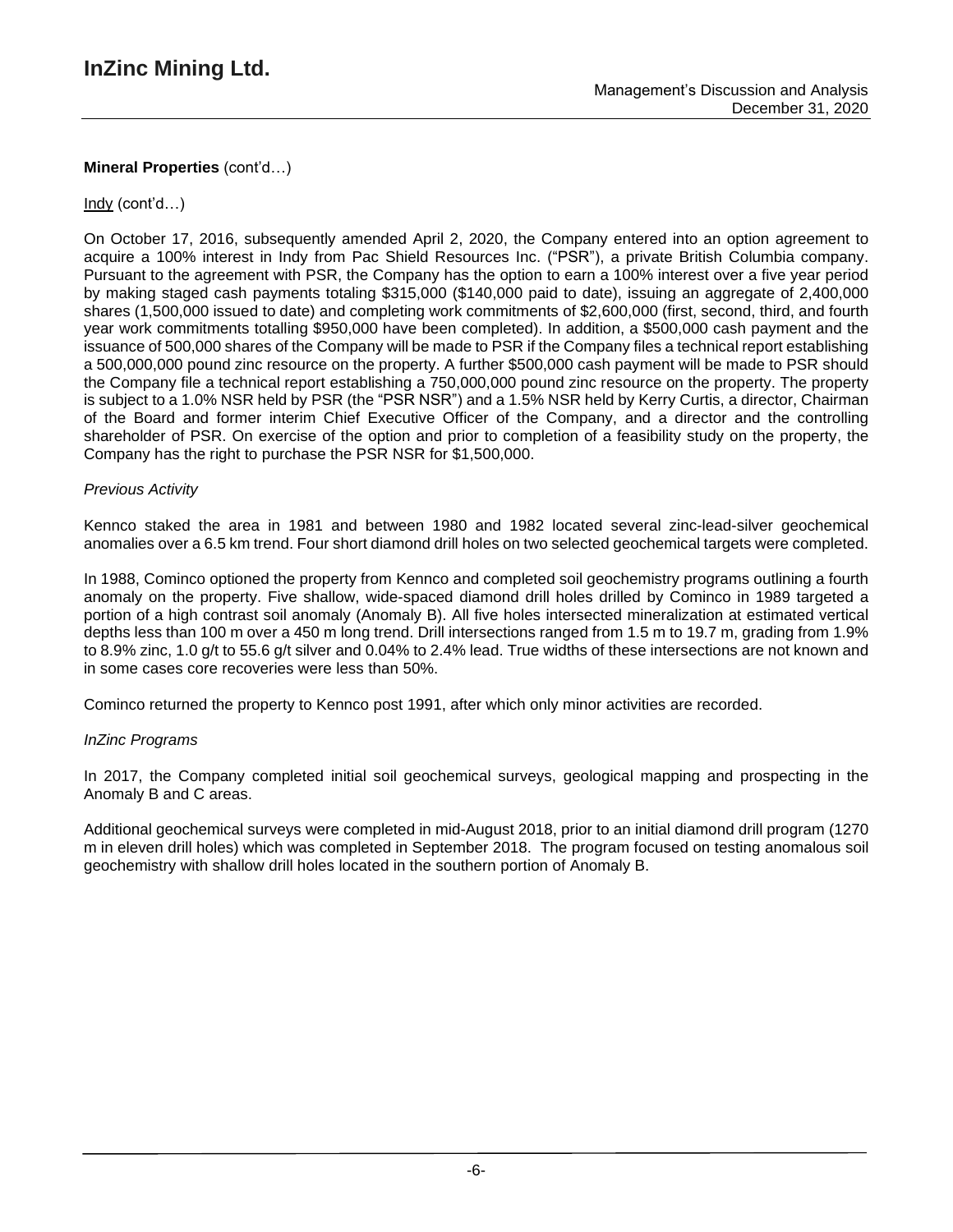Indy (cont'd…)

### *InZinc Programs* (cont'd…)

In November 2018, the company announced the discovery of shallow, high grade zinc sulphide mineralization in drill hole IB18-009 at the B-9 zone. Significant drill intersections from the 2018 drill program include:

### **B-9 Zone 2018 Drilling – Selected Highlights**

- 12.33% Zn, 2.98% Pb, 24.46 g/t Ag over 6.29 m at 60 m below surface in hole IB18-009
- 5.76% Zn, 0.48% Pb, 3.41 g/t Ag over 6.73 m at 56 m below surface in hole IB18-008
- 4.49% Zn, 1.13% Pb, 7.32 g/t Ag over 4.28 m at 27 m below surface and
- 2.24% Zn, 0.83% Pb, 5.23 g/t Ag over 5.38 m at 33 m below surface and
- 3.50% Zn, 0.66% Pb, 4.59 g/t Ag over 4.57 m at 37 m below surface in Hole IB18-002
- 9.26% Zn, 2.43% Pb, 17.98 g/t Ag over 3.05 m at 23 m below surface in hole IB18-003\*
- 3.88% Zn, 1.34% Pb, 8.90 g/t Ag over 3.99 m at 29 m below surface in hole IB18-006

Note: Drilled intersections are apparent width only. The intersections in IB18-002 are separated by lost core/no recovery. \*Low core *recoveries.*

The potential extension of the mineralization intersected at the B-9 Zone is supported by multiple, untested, highcontrast soil geochemical trends which extend to the west, north and south of the area currently drilled. Depth potential of the B-9 mineralization also remains to be tested.

In late 2018, the Company increased its claim holdings to encompass an additional zinc-in-soil geochemical anomaly, called the Action anomaly. The Action anomaly was discovered by Noranda Exploration in 1989, returning high contrast zinc-in-soil geochemical samples over a trend of 800 m.

### *2019 Programs*

From mid-June until late-August, extensive soil geochemical surveys (1,194 soils) to further outline, extend and prioritize the various anomalies were completed. Additional work included mapping and prospecting programs on priority targets. The results of these programs were announced in late September 2019. Highlights included the definition of a large new Sedex target called the Delta Horizon. The new target is located 5 km northwest of the B-9 Zone.

### *2019 Program Summary - Large Exploration Targets*

- **Delta Horizon:** 659 B-horizon soil samples outline a 1.5 km long high contrast, multi-element geochemical anomaly defined by distinctive Sedex pathfinder elements and rock exposures.
- **Anomaly B:** 379 soil samples extended and defined the geochemical trends associated with the 2018 Sedex discovery area (B-9 Zone). Multiple, parallel Sedex style trends are now defined with an aggregate length of 2 km of which 90% remains untested by drilling.
- **Anomaly C:** expanded the high contrast, untested geochemical anomaly to a 750 m length.
- **Action Zone Reconnaissance:** 750 m length high contrast geochemical anomaly, untested and open for expansion.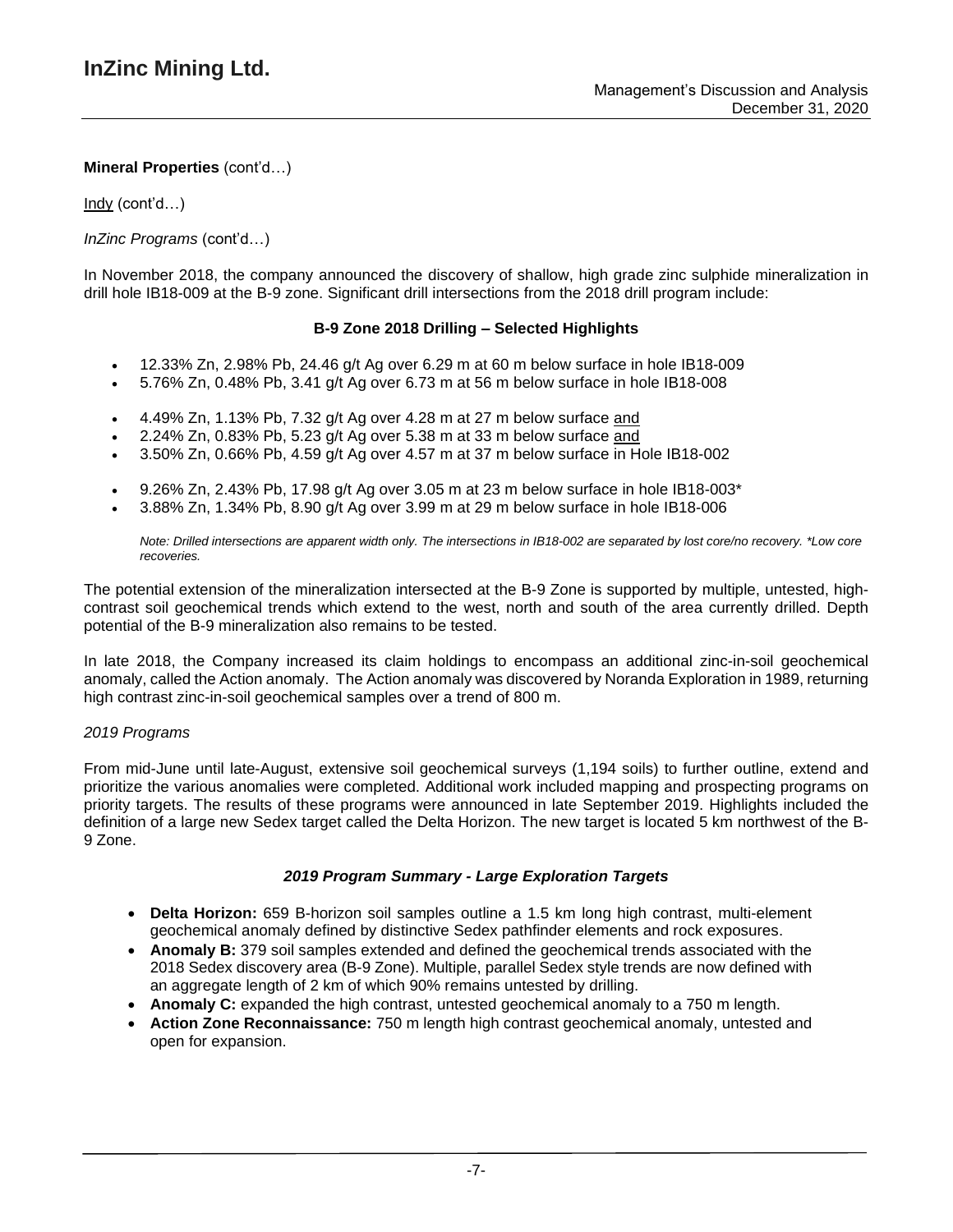Indy (cont'd…)

*2019 Programs* (cont'd…)

The 2019 program identified the distinctive geochemical signatures associated with Sedex deposits, in several potentially stacked horizons over the 7 km long main trend. The aggregate length of geochemical targets on the project now exceeds 5 km.

Exploration activities are permitted and monitored under a Multi-Year Access Bond ("MYAB") with the Government of British Columbia. Exploration expenditures are eligible for the BC Mineral Exploration Tax Credit ("BCMETC"). The Company has received \$220,715 for the BCMETC claims for 2017 – 2018. The BCMETC claim for 2019 of \$94,261 was received in November 2020.

### *2021 Expenditure Requirements*

Under the terms of the Indy option agreement, additional property expenditures of \$350,000 are required on or before January 29, 2021. These requirements have been met.

### PX

In fiscal year 2018, the Company acquired, via staking, 126 mining claims located in Utah, USA. The PX property (100% interest) ("PX") is a grassroots exploration stage project.

### *Programs*

Various geochemical studies were completed in 2018 supporting the concept of a covered intrusive. In addition, an IP orientation survey was completed in late 2018. In September 2019, the tenure was reduced.

#### *2020 Activity*

During the year ended December 31, 2020, management decided to discontinue exploration on PX and, accordingly, wrote off the carrying value of \$35,066.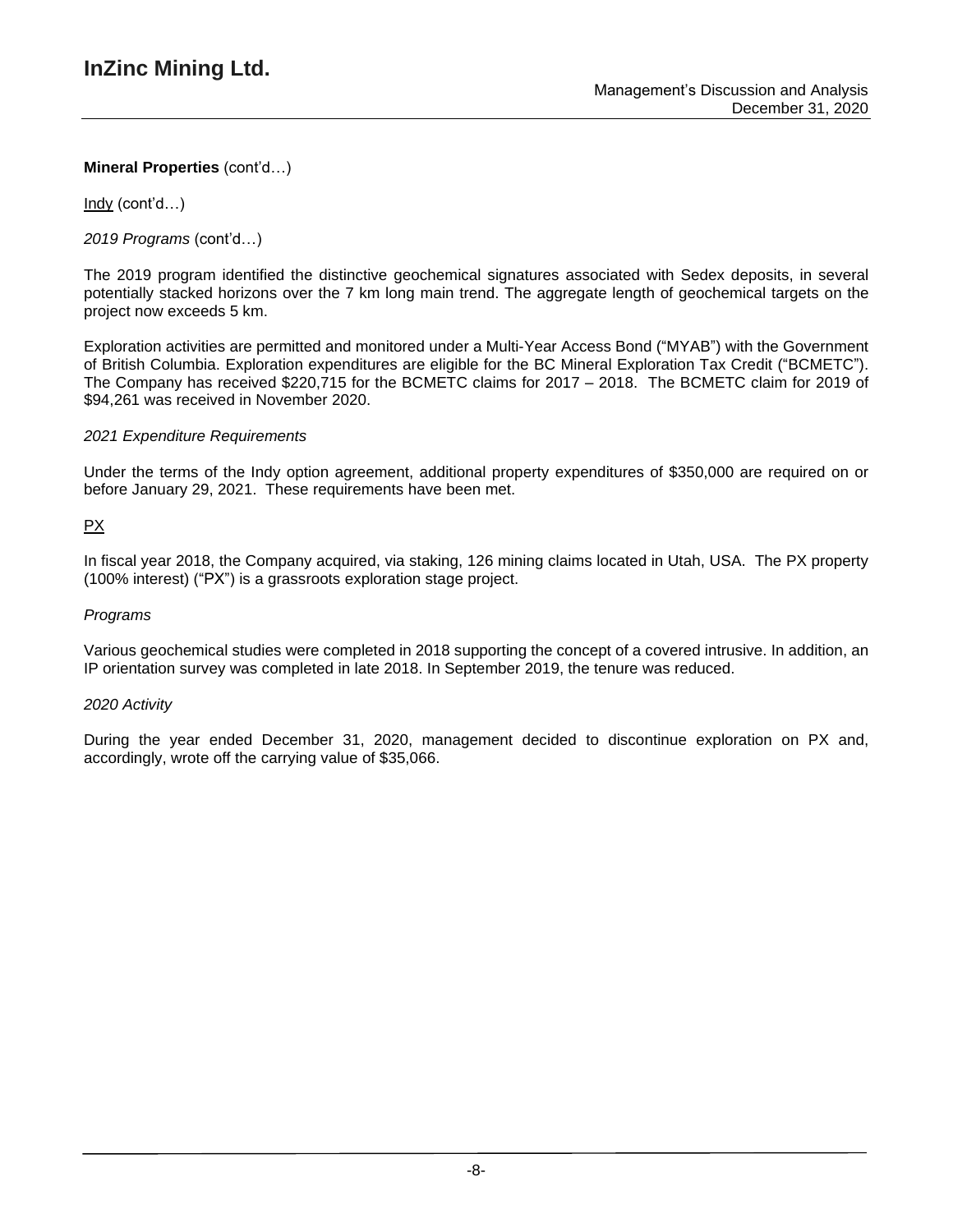### **Summary of Exploration and Evaluation Assets and Activities**

Exploration and evaluation asset summary

Exploration and evaluation asset acquisition costs for the year ended December 31, 2020 are as follows:

|                                               |   | <b>West Desert</b> | <b>PX</b>      |   | Indy    |   | <b>Total</b> |
|-----------------------------------------------|---|--------------------|----------------|---|---------|---|--------------|
| Balance, December 31, 2019                    | S | 394,127            | \$<br>35,066   | S | 185,763 | S | 614,956      |
| Additions during the year:<br>Cash payments   |   | ۰                  | ۰              |   | 25,000  |   | 25,000       |
| Shares issued                                 |   |                    |                |   | 8,000   |   | 8,000        |
|                                               |   |                    |                |   | 33,000  |   | 33,000       |
| Write-off of exploration and evaluation asset |   |                    | (35,066)       |   |         |   | (35,066)     |
| Total, December 31, 2020                      | S | 394,127            | $\blacksquare$ |   | 218.763 | S | 612,890      |

Exploration and evaluation expenditures

Exploration and evaluation expenditures for the year ended December 31, 2020 are as follows:

|                                   |    | <b>West Desert</b> | <b>PX</b>                | <b>Indy</b> |    | <b>Total</b> |
|-----------------------------------|----|--------------------|--------------------------|-------------|----|--------------|
| Analytical                        | \$ | 222                | \$<br>٠.                 | \$<br>۰     | \$ | 222          |
| Claims maintenance                |    | 51,431             | ۰                        | 500         |    | 51,931       |
| Communication                     |    | 1,121              | $\overline{\phantom{a}}$ |             |    | 1,121        |
| Equipment and supplies            |    | 7,736              | ۰                        | 509         |    | 8,245        |
| Personnel                         |    | 6,439              | ۰                        | 6.000       |    | 12,439       |
| Room and board                    |    | 1,830              |                          | 6.774       |    | 8,604        |
| Travel                            |    |                    | ۰                        | 579         |    | 579          |
|                                   |    | 68,779             |                          | 14,362      |    | 83,141       |
| BC mineral exploration tax credit |    |                    | ۰                        | (94,261)    |    | (94,261)     |
|                                   |    |                    |                          |             |    |              |
| Total, December 31, 2020          | S  | 68,779             | $\blacksquare$           | (79, 899)   | S  | (11,120)     |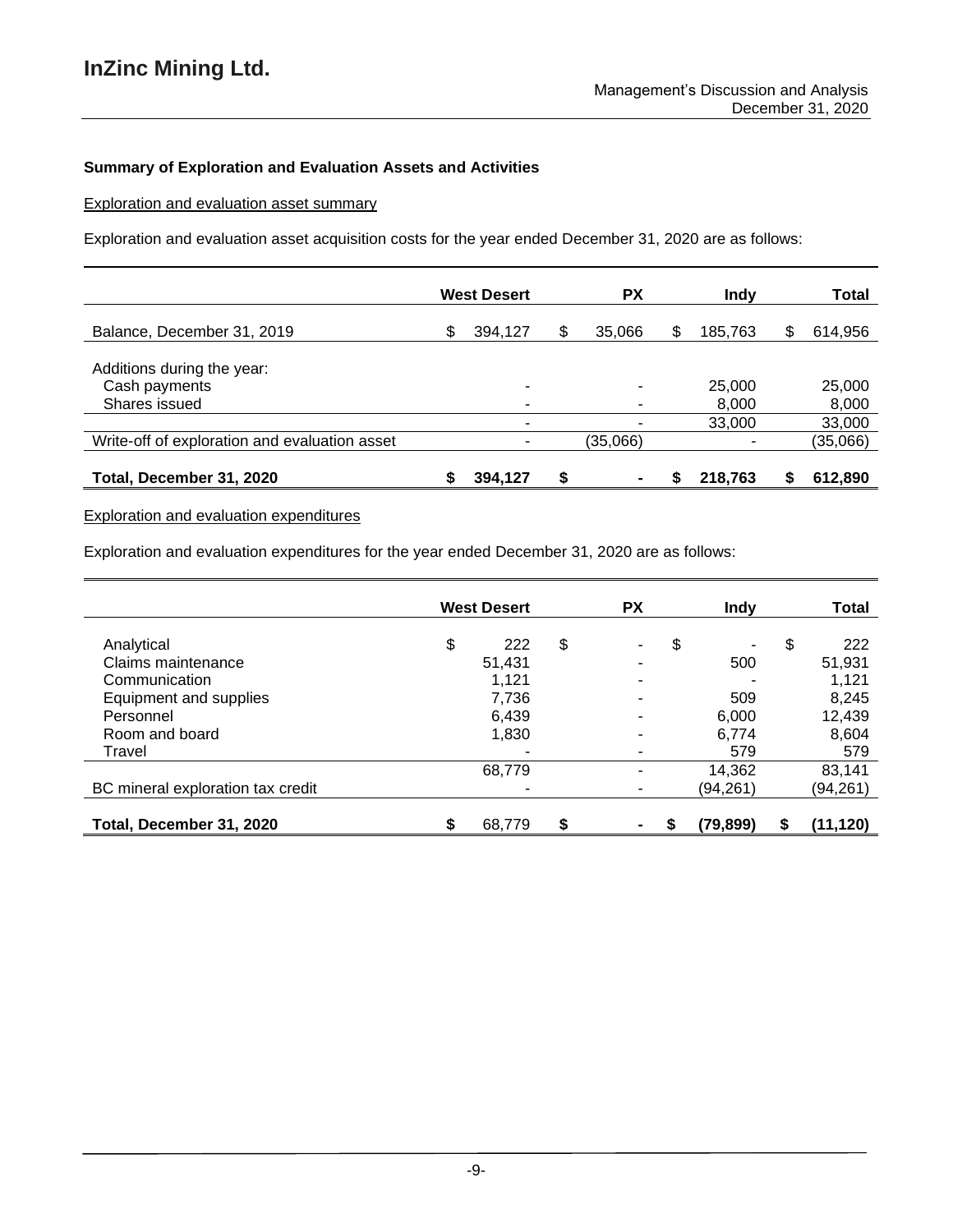### **Selected Annual Information**

The following financial data, which has been prepared in accordance with IFRS, is derived from the Company's financial statements for the year ended December 31, 2020, 2019, and 2018:

|                             |                          | 2020             | 2019             | 2018              |
|-----------------------------|--------------------------|------------------|------------------|-------------------|
| Loss                        | Total                    | \$<br>(202, 101) | \$<br>(414, 948) | \$<br>(2,785,564) |
|                             | Per Share <sup>(1)</sup> | \$<br>(0.00)     | \$<br>(0.00)     | \$<br>(0.03)      |
| Loss and Comprehensive Loss | Total                    | \$<br>(202, 101) | \$<br>(415, 427) | \$<br>(2,786,459) |
|                             | Per Share <sup>(1)</sup> | \$<br>(0.00)     | \$<br>(0.00)     | \$<br>(0.03)      |
| <b>Total Assets</b>         |                          | \$<br>1,067,294  | \$<br>1,230,328  | \$<br>1,405,582   |
| <b>Working Capital</b>      |                          | \$<br>243,274    | \$<br>420,993    | \$<br>571,491     |
| <b>Total Liabilities</b>    |                          | \$<br>50,277     | \$<br>30,918     | \$<br>86,848      |

(1) basic and diluted

The Company's projects are at the exploration stage and have not generated any revenues. At December 31, 2020, the Company had not yet achieved profitable operations and has a deficit of \$17,171,397 (2019 - \$17,226,211). These losses resulted in a net loss per share for the year ended December 31, 2020 of \$0.00 (2019 - \$0.00).

The loss and comprehensive loss for the Company has varied from year to year, depending mainly on the amount of exploration activities, communication and investor relations activities, professional fees, exploration activity and whether or not stock options were issued.

| <b>Quarter Ended</b> |    | Revenue | Net income (loss) and<br>comprehensive income (loss) | Net income (loss)<br>per share (1) |    |        |
|----------------------|----|---------|------------------------------------------------------|------------------------------------|----|--------|
| December 31, 2020    | \$ | Nil     |                                                      | 15,723                             | \$ | (0.00) |
| September 30, 2020   | \$ | Nil     | \$                                                   | (129,826)                          | \$ | (0.00) |
| June 30, 2020        | \$ | Nil     | \$                                                   | (66, 724)                          | \$ | (0.00) |
| March 31, 2020       | \$ | Nil     | \$                                                   | (21, 274)                          | \$ | (0.00) |
| December 31, 2019    | S  | Nil     |                                                      | 112.577                            | \$ | (0.00) |
| September 30, 2019   | \$ | Nil     | \$                                                   | (224,481)                          | \$ | (0.00) |
| June 30, 2019        | \$ | Nil     | \$                                                   | (232, 416)                         | \$ | (0.00) |
| March 31, 2019       | \$ | Nil     | \$                                                   | (71,107)                           | \$ | (0.00) |

#### **Selected Quarterly Information**

*(1)* basic and diluted

The loss and comprehensive loss for the Company varies from quarter to quarter, depending mainly on the amount of exploration activities, communication and investor relations activities, professional fees, and whether stock options were granted.

#### **Results of Operations**

The loss and comprehensive loss for the year ended December 31, 2020 was \$202,101 or \$0.00 per share compared with a loss of \$415,427 or \$0.00 per share during the same period of 2019. The following discussion should be read in conjunction with the accompanying Financial Statements and related notes for the period.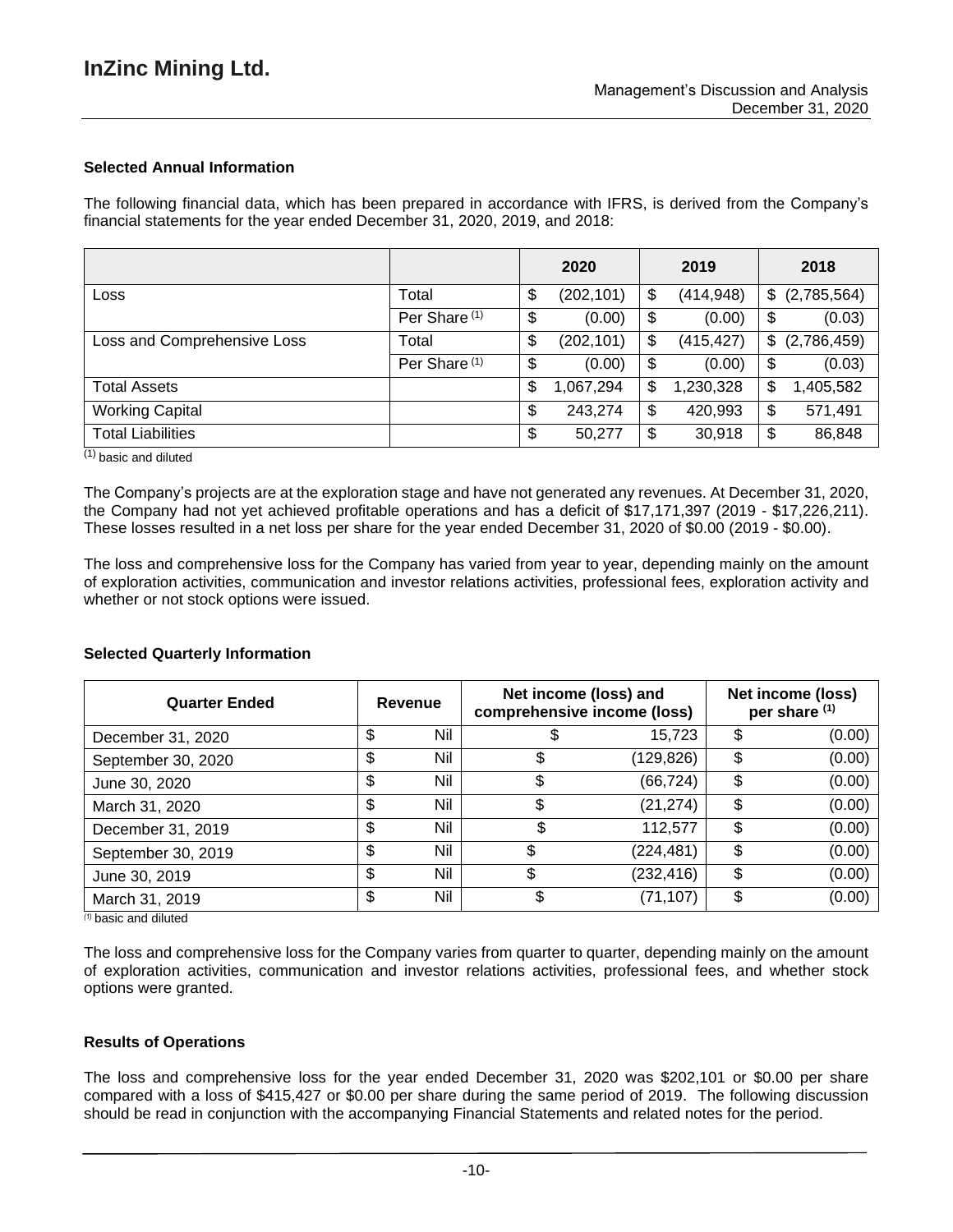# **Results of Operations** (cont'd…)

The table below explains the significant changes in expenditures for the year ended December 31, 2020 compared with December 31, 2019.

| <b>Expense</b>                                          | <b>Change in Expense</b> | <b>Explanation for Change</b>                                                                                                                                                                                                                                            |
|---------------------------------------------------------|--------------------------|--------------------------------------------------------------------------------------------------------------------------------------------------------------------------------------------------------------------------------------------------------------------------|
| Communication and investor<br>relations                 | Decrease of \$7,903      | Decrease is due to less activity in the current period,<br>partially as a result of COVID. Additionally, the Company<br>changed to a less expensive service provider for its news<br>releases.                                                                           |
| Exploration and evaluation<br>expenditures (recoveries) | Decrease of \$198,310    | Exploration and evaluation expenditures were \$83,141<br>in fiscal 2020, which was offset by the BCMETC of<br>\$94,261 as compared to \$385,100 in fiscal 2019, which<br>was offset by the BCMETC of \$197,910. There was<br>less work performed on Indy in fiscal 2020. |
| Foreign exchange loss                                   | Decrease of \$5,508      | The reclamation bond on West Desert is held in USD and<br>the USD dollar weakened against the CAD, creating an<br>unrealized foreign exchange gain.                                                                                                                      |
| Office and miscellaneous                                | Decrease of \$6,978      | Decrease is due to less activity in the current year as the<br>Company is currently minimizing operations.                                                                                                                                                               |
| Professional fees                                       | Increase of \$9,115      | There was more legal work performed in the current year<br>for review of agreements compared to the prior year.                                                                                                                                                          |
| Share-based compensation                                | Decrease of \$34,720     | There were more incentive share options that vested<br>during the prior period as compared to the current<br>period.                                                                                                                                                     |
| Travel                                                  | Decrease of \$10,697     | Decrease is due to no management travel related to<br>property operations in the current period.                                                                                                                                                                         |
| Write-off of exploration and<br>evaluation asset        | Increase of \$35,066     | The Company wrote off PX in the current period; there<br>were no write offs in the prior period.                                                                                                                                                                         |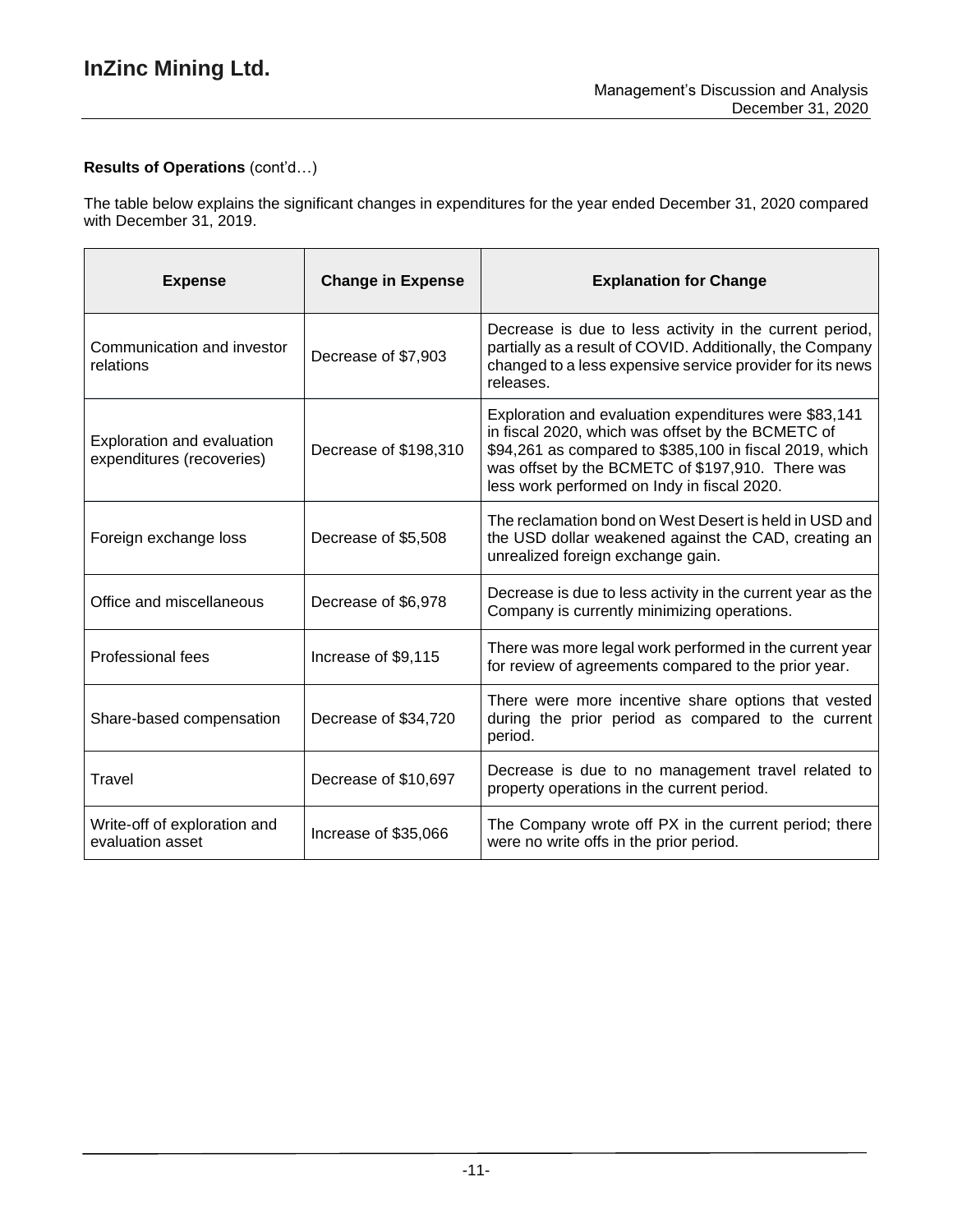### **Current Quarter**

The net income and comprehensive income for the three months ended December 31, 2020 was \$100,412 or \$0.00 per share compared with net income and comprehensive income of \$112,577 or \$0.00 per share during the same quarter of 2019. The following discussion should be read in conjunction with the accompanying Financial Statements and related notes for the period.

The table below explains the significant changes in expenditures, not described above, for the three months ended December 31, 2020 compared with December 31, 2019.

| <b>Expense</b>                                          | <b>Change in Expense</b> | <b>Explanation for Change</b>                                                                                                                                                                                                                                                                      |
|---------------------------------------------------------|--------------------------|----------------------------------------------------------------------------------------------------------------------------------------------------------------------------------------------------------------------------------------------------------------------------------------------------|
| Exploration and evaluation<br>expenditures (recoveries) | Increase of \$87,299     | Exploration and evaluation expenditures were \$11,692<br>in this quarter, which was offset by the BCMETC of<br>\$94,261 as compared to \$28,042 in comparative<br>quarter, which was offset by the BCMETC of \$197,910.<br>The funds received for the BCMETC were lower in the<br>current quarter. |
| Filing and regulatory                                   | Increase of \$5,493      | There were additional fees incurred in the current period<br>for filing fees associated with the renewal of the stock<br>option plan that were not incurred in the prior period.                                                                                                                   |

### **Related Party Transactions**

The Company entered into the following transactions with related parties during the year ended December 31, 2020:

Summary of key management personnel compensation:

|                                                                                                                                                                                                                                                           | For the year<br>ended<br>December 31,<br>2020           | For the year<br>ended<br>December 31,<br>2019 |                                                     |  |
|-----------------------------------------------------------------------------------------------------------------------------------------------------------------------------------------------------------------------------------------------------------|---------------------------------------------------------|-----------------------------------------------|-----------------------------------------------------|--|
| Professional fees (Steve Vanry)<br>Share-based compensation (John Murphy)<br>Share-based compensation (Kerry Curtis)<br>Share-based compensation (Louis Montpellier)<br>Share-based compensation (Steve Vanry)<br>Share-based compensation (Wayne Hubert) | \$<br>12,000<br>1,248<br>1,997<br>1,248<br>999<br>1,997 |                                               | 19,500<br>4,807<br>7,692<br>4,807<br>3,843<br>7,692 |  |
|                                                                                                                                                                                                                                                           | 19,489                                                  | \$                                            | 48,341                                              |  |

Included in accounts payable and accrued liabilities are amounts owing to related parties of \$1,050 (2019 - \$1,147).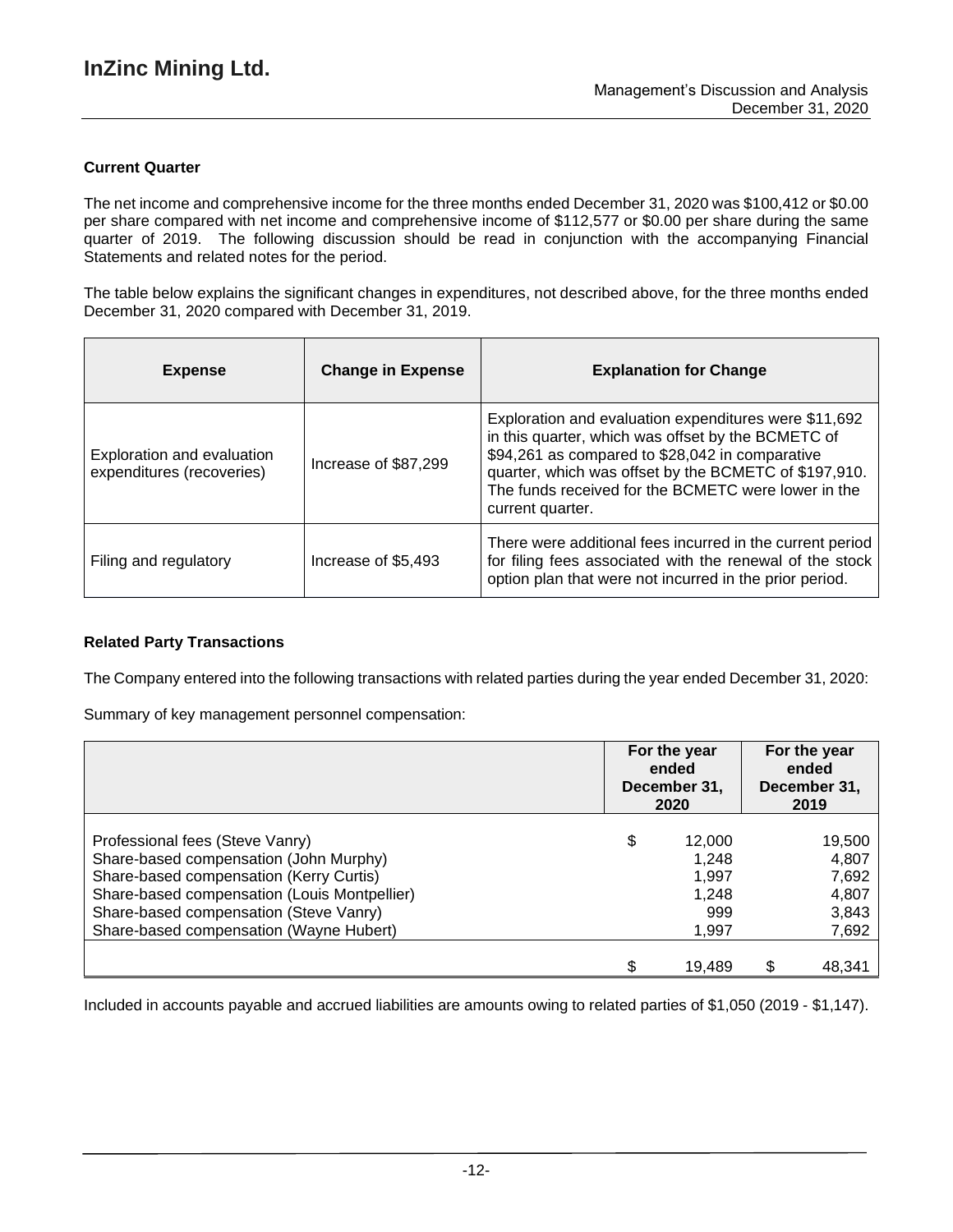### **Liquidity, Financial Position and Capital Resources**

The Company's liquidity and capital resources are as follows:

|                                                                 | December 31,<br>2020 |                                   | December 31,<br>2019 |                                   |
|-----------------------------------------------------------------|----------------------|-----------------------------------|----------------------|-----------------------------------|
| Cash<br><b>Receivables</b><br>Prepaids<br>Marketable securities | \$                   | 270,214<br>1,355<br>21,691<br>291 | \$                   | 431,146<br>2,242<br>18,232<br>291 |
| Total current assets                                            |                      | 293,551                           | \$                   | 451,911                           |
| Accounts payable and accrued liabilities                        |                      | 50,277                            | \$                   | 30,918                            |
| <b>Total current liabilities</b>                                |                      | 50,277                            | \$                   | 30,918                            |
| Working capital                                                 |                      | 243,274                           | \$                   | 420,993                           |

The Company had a net working capital position of \$243,274 at December 31, 2020 compared with \$420,993 as at December 31, 2019.

The Company had cash on hand of \$270,214 on December 31, 2020 (2019 - \$431,146). The source of cash consists of funds raised in previous financings, along with proceeds from the BCMETC, less cumulative expenditures incurred. The primary use of cash during the year ended December 31, 2020 was the funding of operations of \$135,932 (2019 - \$379,149) and the acquisition of exploration and evaluation assets of \$25,000 (2019 - \$25,000). There were no financings during the year ended December 31, 2020, as compared to one financing during the year ended December 31, 2019, which raised net proceeds of \$237,675.

The Company's general and administrative costs, exclusive of any management compensation or direct business costs such as acquisitions, exploration field work or travel, are in the range of \$180,000 annually. These maintenance costs are typical for a public company of this nature and consist of stock exchange fees, legal fees, accounting and audit fees, transfer agent fees and general office expenses such as rent, insurance, basic administrative assistance and phone. As the Company has commenced further exploration of its properties, it may have an impact on general and administrative costs.

The Company has no known mineral reserves and is not in commercial production on any of its properties and accordingly, the Company does not generate cash from operations. The Company finances exploration activities by raising capital from equity markets from time to time.

### **Proposed Transactions**

There are no proposed transactions to be reported.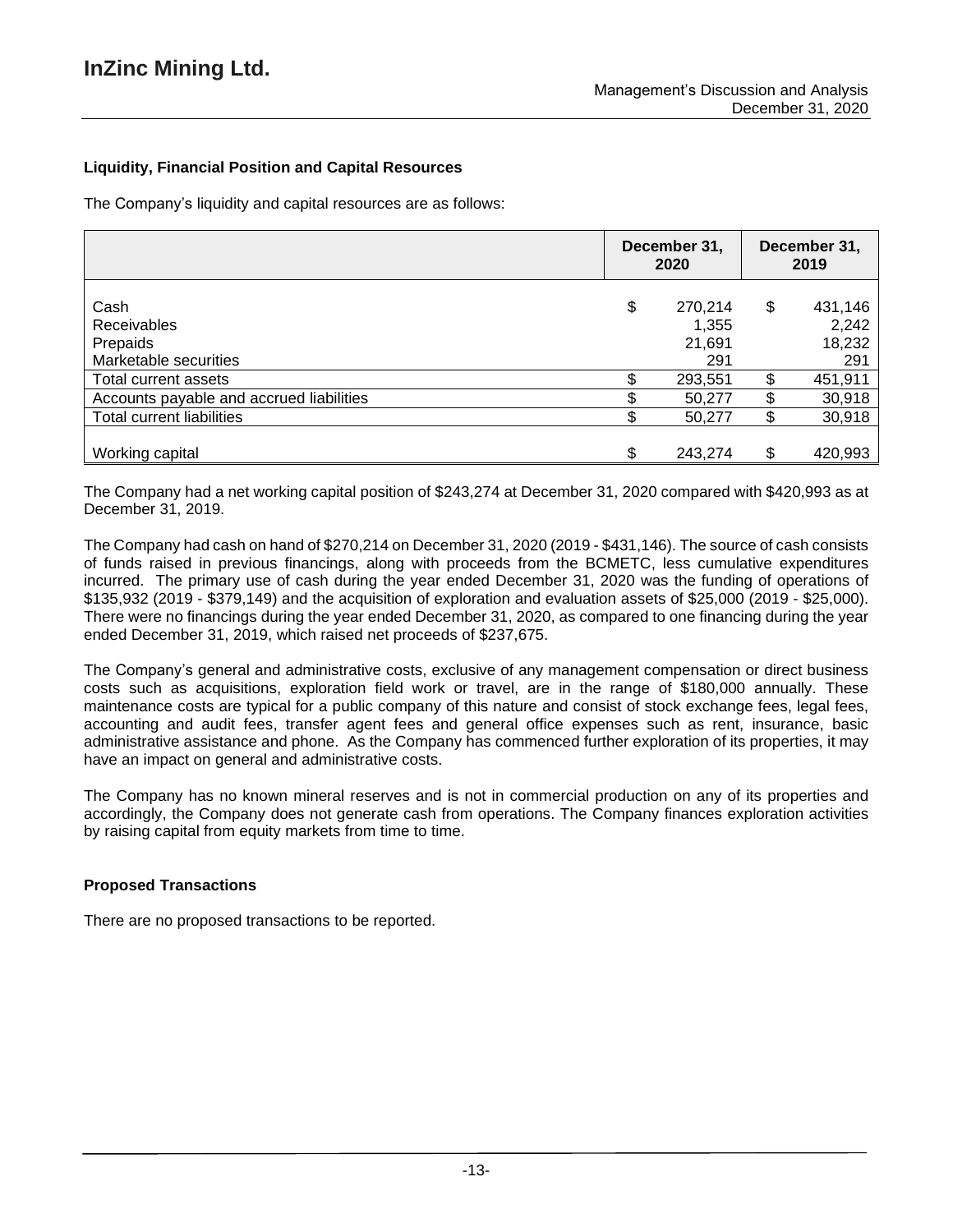### **Risks and Uncertainties**

The business and operations of the Company are subject to numerous risks, many of which are beyond the Company's control. The Company considers the risks set out below to be some of the most significant to potential investors in the Company, but not all of the risks associated with an investment in securities of the Company. If any of these risks materialize into actual events or circumstances or other possible additional risks and uncertainties of which the Company is currently unaware or which it considers to be material in relation to the Company's business actually occur, the Company's assets, liabilities, financial condition, results of operations (including future results of operations), business and business prospects, are likely to be materially and adversely affected. In such circumstances, the price of the Company's securities could decline and investors may lose all or part of their investment.

#### History of losses

The Company has incurred net losses since inception and as of December 31, 2020, had an accumulated deficit of \$17,171,397.

#### No history of dividends

Since incorporation, the Company has not paid any cash or other dividends on its common stock and does not expect to pay such dividends in the foreseeable future, as all available funds will be invested primarily to finance its mineral exploration programs. The Company will need to achieve profitability prior to any dividends being declared.

#### Dilution

The Company does not generate any revenues and does not have sufficient financial resources to undertake by itself all of its planned expenditures. The Company has limited financial resources and has financed its operations primarily through the sale of securities such as common shares. The Company will need to continue its reliance on the sale of such securities for future financing, resulting in dilution to the Company's existing shareholders. The amount of additional funds required will depend largely on the success of the Company's exploration programs.

Further expenditures will depend on the Company's ability to obtain additional financing which may not be available under favourable terms, if at all.

#### Capital and liquidity risk

The amount of financial resources available to invest for the enhancement of shareholder value is dependent upon the size of the treasury, profitable operations, and willingness to utilize debt and issue equity. Due to the size of the Company, financial resources are limited and if the Company exceeds growth expectations or finds investment opportunities it may require debt or equity financing. There is no assurance that the Company will be able to obtain additional financial resources that may be required to successfully finance transactions or compete in its markets on favourable commercial terms.

#### Dependence on key personnel

Loss of certain members of the executive team or key operational leaders of the company could have a disruptive effect on the implementation of the Company's business strategy and the efficient running of day-to-day operations until their replacement is found. Recruiting personnel is time consuming and expensive and the competition for a professional is intense. The Company may be unable to retain its key employees or attract, assimilate, retain or train other necessary qualified employees, which may restrict its growth potential.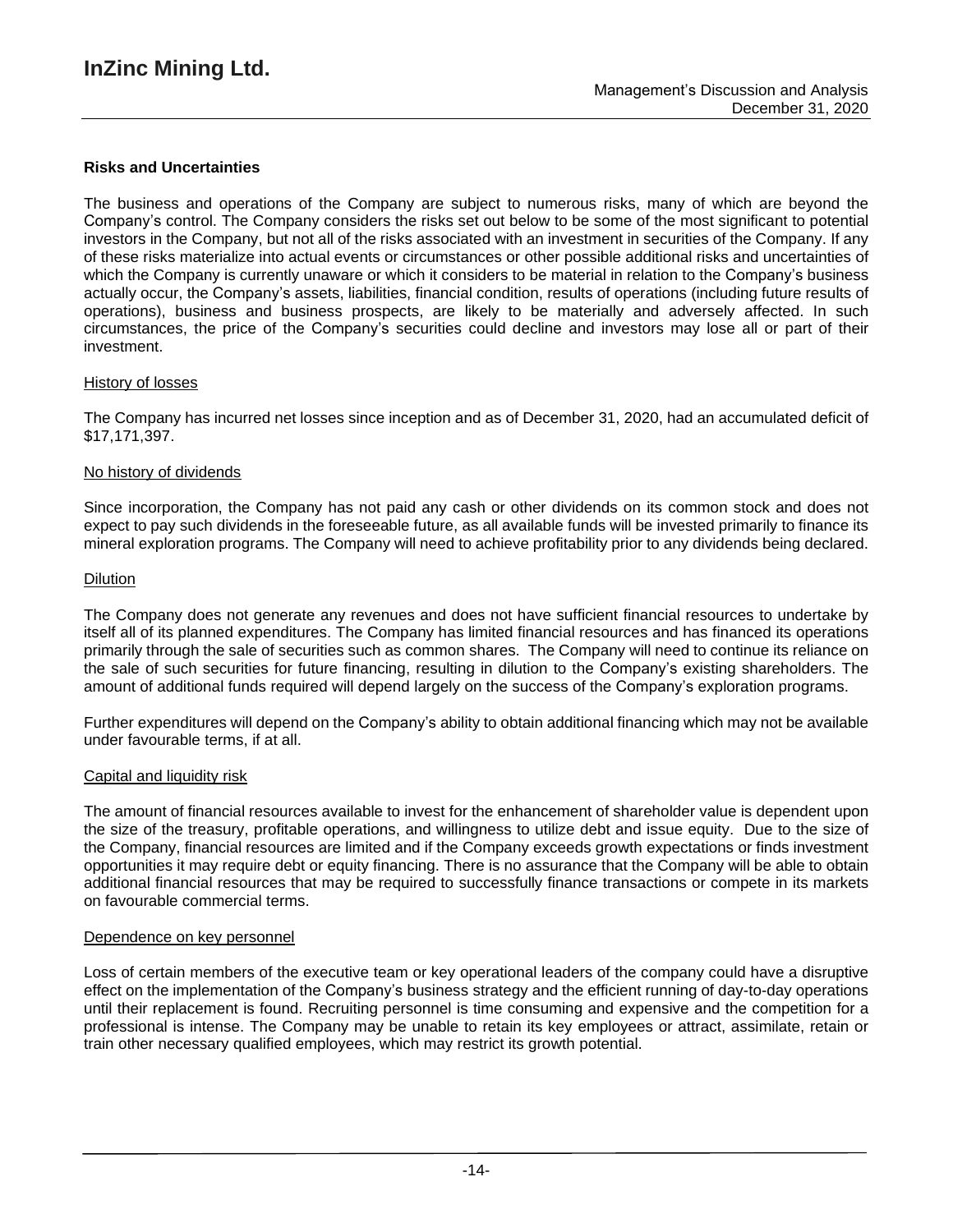### **Risks and Uncertainties** (cont'd…)

#### Mineral exploration

Mineral exploration is subject to a high degree of risk, which even a combination of experience, knowledge and careful evaluation may fail to overcome. These risks may be even greater in the Company's case given its formative stage of development. Furthermore, exploration activities are expensive and seldom result in the discovery of a commercially viable resource. There is no assurance that the Company's exploration will result in the discovery of an economically viable mineral deposit.

### Preliminary Economic Assessments

Preliminary Economic Assessments are considered to be preliminary in nature. They include inferred mineral resources that are considered too speculative to have the economic considerations applied that would enable their classification as mineral reserves. There is no certainty that the conclusions within a Preliminary Economic Assessment will be realized. Mineral resources that are not mineral reserves do not have demonstrated economic viability.

### Management of industry risk

The Company is engaged primarily in mineral exploration and manages related industry risk issues directly. The Company's mineral exploration activities expose it to potential environmental liability risk. It is management's policy to review environmental compliance and exposure on an ongoing basis. The Company follows industry standards and specific project environmental requirements. The Company is currently in the exploration stage on its property interests and has not determined whether significant site recovery costs will be required. Management is not aware of and does not anticipate any significant environmental remediation costs or liabilities in respect of its current operations.

#### Commodity and equity prices

The Company has exposure to price risk with respect to commodity and equity prices. Equity price risk is defined as the potential adverse impact on the Company's earnings due to movements in individual equity prices or general movements in the level of the stock market. Commodity price risk is defined as the potential adverse impact on earnings and economic value due to commodity price movements and volatilities.

#### Other risks

The Company will need additional funding to complete its short and long term objectives. The ability of the Company to raise such financing in the future will depend on the prevailing market conditions, as well as the business performance of the Company. Current global financial conditions have been subject to increased volatility which has negatively impacted access to public financing. There can be no assurances that the Company will be successful in its efforts to raise additional financing on terms satisfactory to the Company. The market price of the Company's shares at any given point in time may not accurately reflect value. If adequate funds are not available or not available on acceptable terms, the Company may not be able to take advantage of opportunities, to develop new projects or to otherwise respond to competitive pressures.

The Company is dependent upon the services of key executives, including the Chief Executive Officer. Certain directors and officers of the Company also serve as directors and/or officers of other companies involved in mineral exploration and development and, consequently, there exists the possibility for such directors and officers to be in a position of conflicts of interest.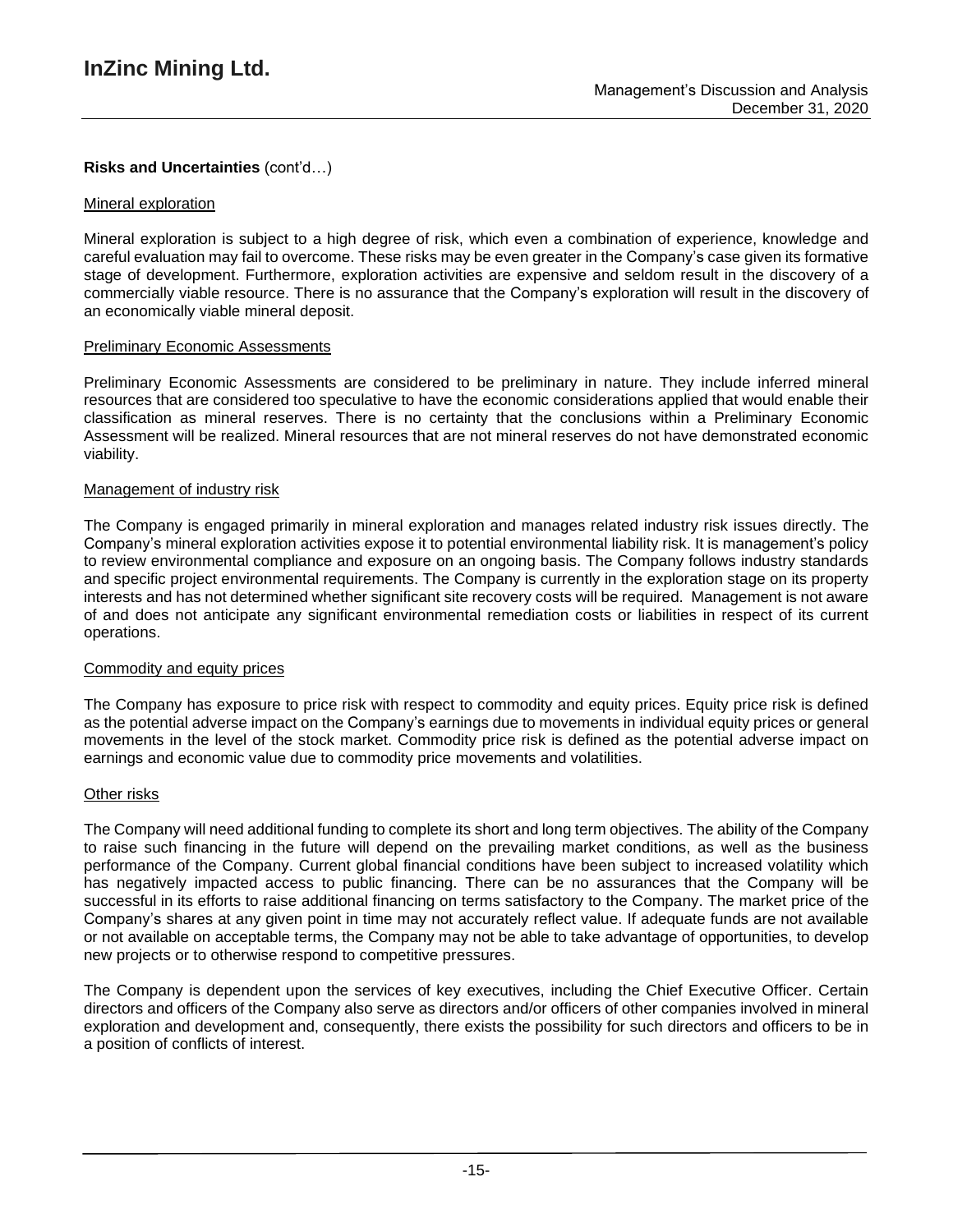### **Risks and Uncertainties** (cont'd…)

### Other risks (cont'd…)

The Company's business and operations could be adversely affected by the outbreak of an epidemic or a pandemic or other health crises, including the recent outbreak of COVID-19. On January 30, 2020, the World Health Organization declared the outbreak a global health emergency and on March 20, 2020, the government of Canada closed their border to non-essential travel. The Canadian government has enacted 14 days of mandatory quarantine for any person entering Canada by air, sea or land. Global government actions, including these restrictive measures in Canada, along with market uncertainty could cause an economic slowdown resulting in a decrease in the demand for metals and have a negative impact on metal prices, as well as possible disruptions to global supply chains. While these effects are expected to be temporary, the duration of the business disruptions internationally and related financial impact cannot be reasonably estimated at this time.

### **Critical Accounting Estimates**

The preparation of these consolidated financial statements in conformity with IFRS requires management to make certain estimates, judgments and assumptions that affect the reported amounts of assets and liabilities at the date of the consolidated financial statements and the reported expenses during the period.

Although management uses historical experience and its best knowledge of the amount, events or actions to form the basis for judgments and estimates, actual results may differ from these estimates.

Estimates are made when applying accounting policies. The critical estimates that have the most significant effects on the amounts recognized in the consolidated financial statements are as follows:

#### Economic recoverability and probability of future economic benefits of exploration and evaluation assets

Management has determined that exploration, evaluation, and related costs incurred which were capitalized may have future economic benefits and may be economically recoverable. Management uses several criteria in its assessments of economic recoverability and probability of future economic benefits including, geologic and other technical information, a history of conversion of mineral deposits with similar characteristics to its own properties to proven and probable mineral reserves, the quality and capacity of existing infrastructure facilities, evaluation of permitting and environmental issues and local support for the project.

#### Valuation of share-based compensation

The Company uses the Black-Scholes Option Pricing Model for valuation of share-based compensation. Option pricing models require the input of subjective assumptions including expected price volatility, interest rate, and forfeiture rate. Changes in the input assumptions can materially affect the fair value estimate and the Company's earnings and equity reserves.

#### **New Accounting Policies Adopted**

During the year ended December 31, 2020, the Company has adopted a new accounting policy with respect to exploration and evaluation assets and expenditures. In prior years the Company's policy was to capitalize by property all costs directly related to the exploration and evaluation of mineral properties classified as exploration and evaluation assets. The Company has elected to change this accounting policy to now charge to operations exploration expenditures as incurred, effective with the presentation of these consolidated financial statements, on a retrospective basis.

There were no other changes in accounting policies, including initial adoption, during the year.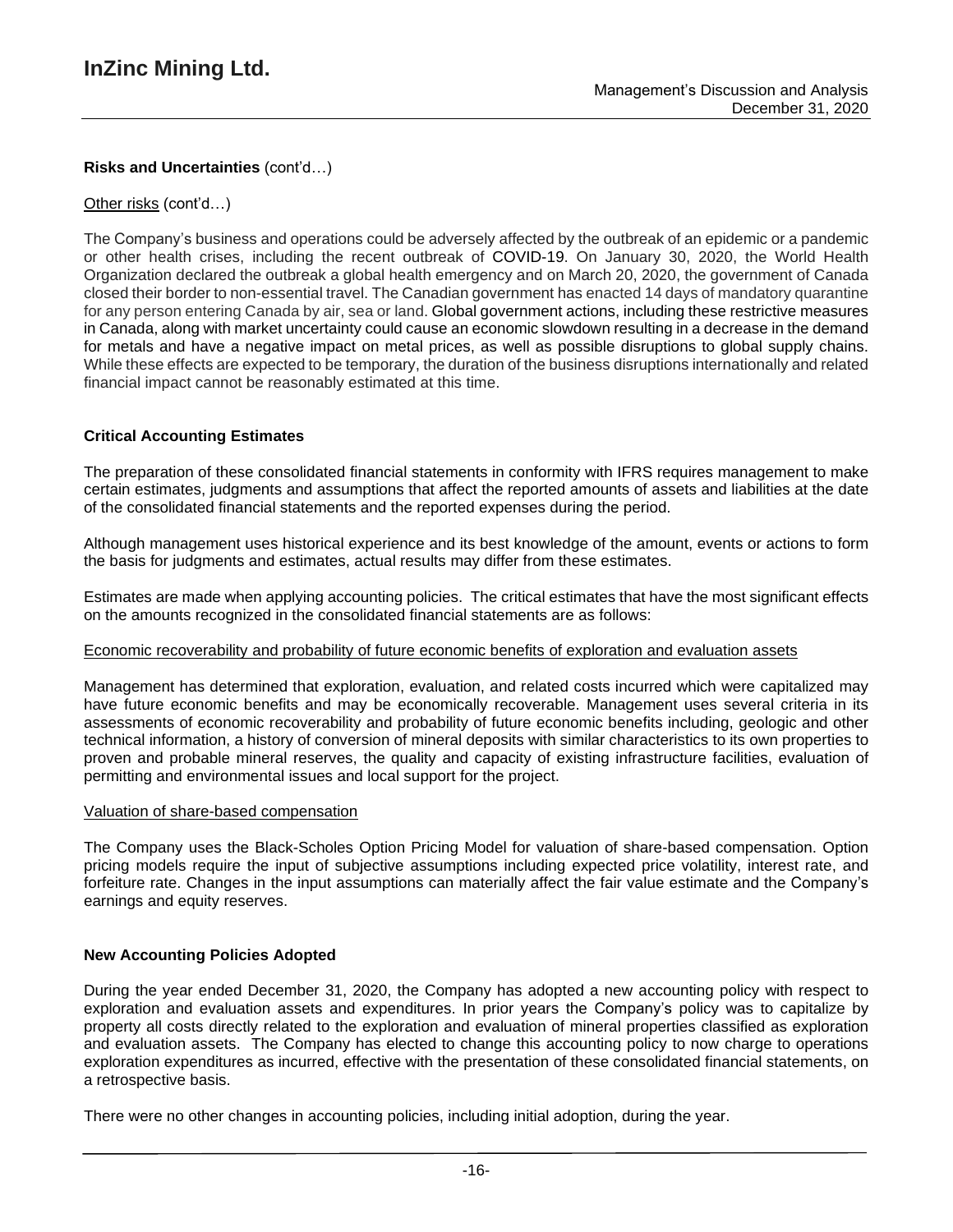### **Off-Balance Sheet Arrangements**

The Company does not have any off-balance sheet arrangements.

### **Financial Instruments and Risk Management**

Financial instruments measured at fair value are classified into one of three levels in the fair value hierarchy according to the relative reliability of the inputs used to estimate the fair values. The three levels of the fair value hierarchy are:

- Level 1 Unadjusted quoted prices in active markets for identical assets or liabilities;
- Level 2 Inputs other than quoted prices that are observable for the asset or liability either directly or indirectly; and
- Level 3 Inputs that are not based on observable market data.

Marketable securities are measured at fair value using level 1 inputs. The fair value of cash, receivables, reclamation deposits, and accounts payable and accrued liabilities approximates their carrying values.

#### Financial risk factors

The Company is exposed to a variety of financial risks by virtue of its activities including credit, liquidity, interest rate, foreign currency, and price risk.

#### *Credit risk*

The Company is exposed to industry credit risks arising from its cash holdings and receivables. The Company manages credit risk by placing cash with major Canadian financial institutions. The Company's receivables are due from the Federal Government of Canada. Management believes that credit risk related to these amounts is nominal.

#### *Liquidity risk*

Liquidity risk is the risk that the Company will not have sufficient funds to meet its financial obligations when they are due. To manage liquidity risk, the Company reviews additional sources of capital and financing to continue its operations and discharge its commitments as they become due.

#### *Interest rate risk*

Interest rate risk is the risk that the fair value of future cash flows of a financial instrument will fluctuate because of changes in market interest rates. The Company is not exposed to interest rate risk as it does not have any significant financial instruments with interest rates, with the exception of cash. Interest earned on cash is based on prevailing bank account interest rates, which may fluctuate. A 1% change in interest rates would result in a nominal difference for the year ended December 31, 2020.

#### *Foreign currency risk*

The Company is exposed to foreign currency risk on fluctuations related to cash and accounts payables and accrued liabilities that are denominated in United States Dollars. A 10% change in foreign exchange rates would result in a nominal difference for the year ended December 31, 2020.

#### *Price risk*

The Company has limited exposure to price risk with respect to commodity and equity prices. Equity price risk is defined as the potential adverse impact on the Company's earnings due to movements in individual equity prices or general movements in the level of the stock market. Commodity price risk is defined as the potential adverse impact on earnings and economic value due to commodity price movements and volatilities.